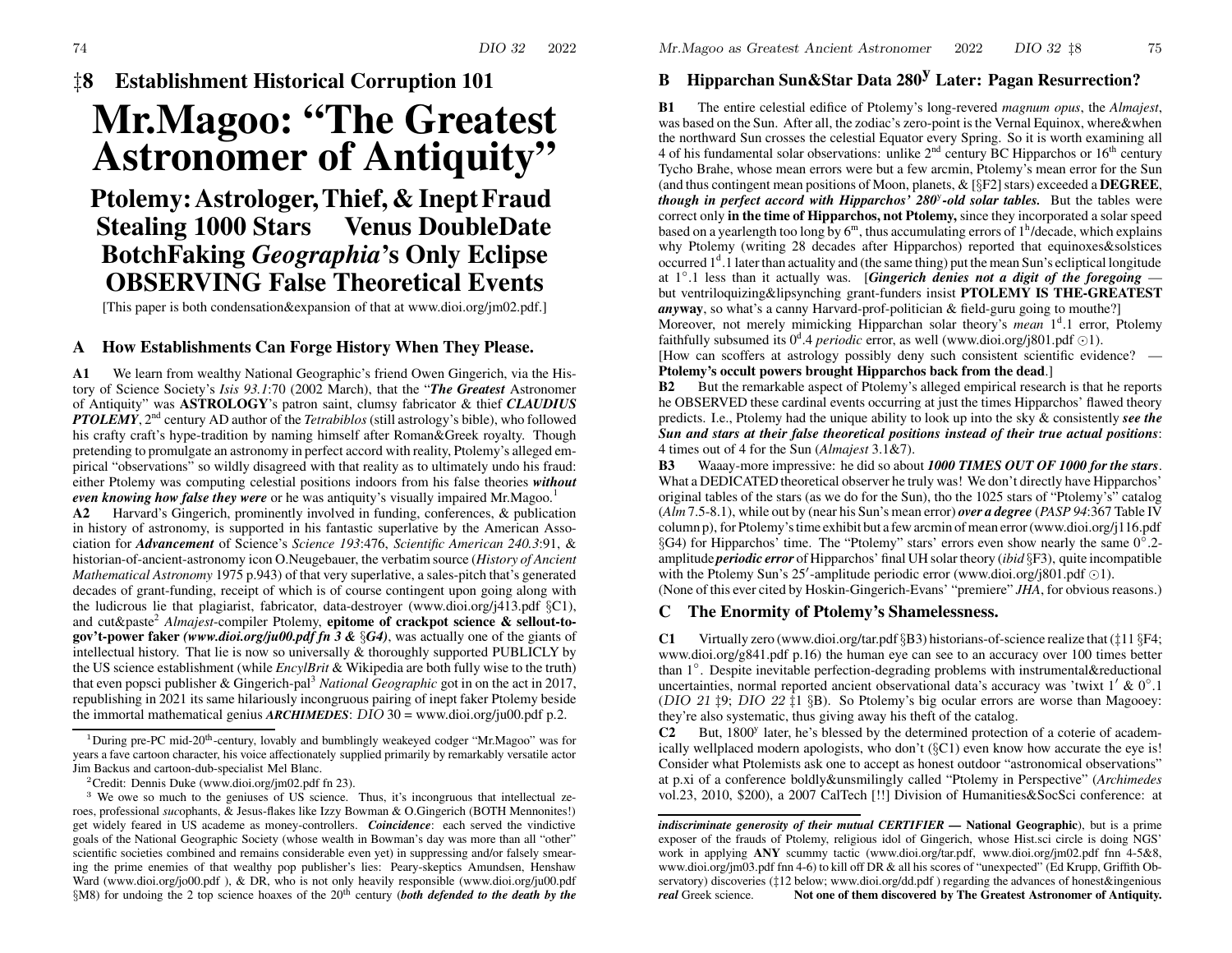the moments (132-140 AD) for which Ptolemy reported 3 equinoxes, when the center of the Sun (semidiameter 16') crossed the celestial Equator, no PART of the Sun even touched the *Equator*. Ptolemy's solar errors were (H.Thurston *DIO*  $8\ddagger1$  Table 1 and  $\odot1\&\odot2$ ): 132 AD Autumn Equinox:  $+33^{\text{h}}$ ; 139 AD Vernal Equinox:  $+21^{\text{h}}$ ; 139 AD Autumn Equinox:  $+33^{\text{h}}$ ; 140 AD Summer Solstice:  $+37<sup>h</sup>$ . No **PART** of the Sun was within 5<sup>'</sup> of the Equator at Ptolemy's Vernal Equinox time, or within  $17'$  of the Equator at the times of his 2 Autumnal Equinoxes: all 3 positions *in EXACT accord with Hipparchos' solar tables*. If the reader draws diagrams of these situations, they will dramatically sho w the impossibility of such errors occuring in reality even once — much less 4 times-out-of-4. So CalTech has pu<sup>t</sup> its imprint on <sup>a</sup> book dressing up <sup>a</sup> known scientific criminal as honest. At \$200/copy.

### **DTeam-Alibis: Legally Blind Scientists. Plagiarism as Inheritance. Using Tiny** *Random* **Errors to Excuse Massi ve** *Systematic* **Fraud.**

**D1** For decades, those who dra w grants from studying the *Almajest* have glorified it (e.g.,  $\S H1$  below) and excused the foregoing. The  $1<sup>st</sup>$  line of defense is pure Magoo: ancient observations, instruments, and reductions were so incompetent that huge errors were routine, an excuse resorted-to by Neugebauer (*op cit* p.107), Yale University historian-of-science A.Aaboe (telephone 1976/3/9), & current *Journal forthe History of Astronomy* EditorJames Evans (www.dioi.org/jL09.pdf pp.103-104 =  $DIO$  21 ‡9 §I). But that excuse is obviously irrelevant: legitimate ancient scientists' errors were usually random (*idem*), while The Greatest Astronomer of Antiquity's errors were ever in exact accord what was required to justify his models, most of which were deeply flawed, though he repeatedly&consistently pretended they perfectly reflected reality. (See R.Newton's lethal comment:  $DIO \& 11 \odot 7$ .) The ancients-made-big-errors defense is also undone by the eye's acuity (§B2) and the fact that ancient goofs as large as 1<sup>°</sup> are rare-to-nonexistent for Kallippos, Timocharis, Aristyllos, Hipparchos, while *all four* solar observations of Ptolemy are of such magnitude. Neugebauer *op cit* p.118 calls it "absurd" to believe Ptolemy tampered with data to fake his models' reality, ignoring at least 2 motives, the  $1<sup>st</sup>$  obvious, the  $2<sup>nd</sup>$  hitherto-unperceived: [1] Working for the Serapic state religion's temple at Canopus, he had fiscal cause to fake predictivity, as astrologers have ever done to sell the product. [2] Ptolemy's geocentric model falsely forced all epicycles to be perfect non-eccentric circles, *hiding the reality: for outer planets' epicycles & inner planets' deferents, ALL 4 planar elements (not just mean longitude&motion but also eccentricity&apogee) would if accurate be EXACTL Yequal the Sun's*, thus ripping off every remnant of Ptolemy's figleaf over heliocentricity (*AmerJPhysics 55*:237-238, 1987; www.dioi.org/j117.pdf §§E2-E3, 1991).

**D2** The CalTech 2007 conference featured at p.126 an alibi, for fabricating data to suppor<sup>t</sup> <sup>a</sup> false yearlength, which bears careful examination (emph added): "But let us look at this another way. Ptolemy decided *not to tamper with* the year[length] he had *inherited* from Hipparchus" (the very yearlength used to **indoor**-compute all 4 solar data). The historian-of-science here acts asif *<sup>a</sup> faker'stamperingwith data isthe scientific&ethical equivalent of real scientists' tampering with theory when improving same*. Just 2 equally valid options for resolving theory-vs-data conflicts — crystal-clarifying for us just why historians-of-science have such trouble distinguishing <sup>a</sup> real scientist from an occultist fabricator, uncritically swallowing the latter's pretentions: not just hook, line, & sinker, but rod, reel, & fisherman.

#### **E The Greatest Astronomer of Antiquity's Funniest AlmaJests**

**E1** The invaluable *Almajest* preserved math, procedures, & genuine pre-Ptolemy observations that would have been lost to us had it not survived (e.g., ‡6 §E5). But in it The Greatest Astronomer of Antiquity also bequeathed us <sup>a</sup> teasingly teeming treasure-trove of astonishingly amusing goofs. (For the full menu, see www.dioi.org/jm02.pdf =  $DIO$  22 $\ddagger$ 2.)

E.g., at *Almajest* 10.1, Ptolemy says he observed the greatest evening elongation of Venus on 136 AD December 25. However, in the next chapter, *Almajest* 10.2, Ptolemy reports that he had actually **SEEN THE SAME EVENT, THIRTY-SEVEN D AYS EARLIER**: 136 A.D. November 18, and at "greatest" elongation less-great than later by  $1°/5$ , nearly the lunar semidiameter. In History of science Society's*Isis 93.1* p.72, immovable Gingerich tells us that this nonpareil farce shows Ptolemy's "great ingenuity".

**E2***Almajest* 9.10 finds Mercury's mean motion to trillion<sup>ths</sup> of a degree/day, by a math proof **depending on orbital elements** & 2 observations. Strange that Ptolemy's prior *Canobic Inscription* Mercury orbit had some *different* elements, but concluded for *the same mean motion, down to <sup>a</sup> trillionth of <sup>a</sup> degree/day.* This, though the orbit-founding observations' 2 implicit 139 AD geocentric longitudes differed by 5◦ (*Amer.J.Physics <sup>55</sup>*:236-237). (Actually, this mean motion was instead precisely computed from ratio  $52200°/16802<sup>d</sup>24'$ , a period-relation provided several chapters earlier, at *Almajest* 9.3.)

**E3** *Almajest* 5.12-13 computes with an uncited loan from Vitruvius 9.7.1: Ptolemy's Alexandria latitude 30°58', too low by 14', *an impossibly large error for a regular OUT*-*DOOR observer*, which his defenders keep improbably insisting (§C2) he was, even though 30<sup>°</sup>58' jars by 17' with the 31<sup>°</sup>1/4 latitude assumed by the observer of *Almajest* 7.3's 18 "Ptolemy" star declinations (DIO 22 ‡2 §§E1-E3). His defense squad has no explanation for these two glaring contradictions, so the cult adds <sup>a</sup> cake-cherry atop the whole issue's risibility by quite ignoring it (www.dioi.org/jm04.pdf §C5[B]).

### **F Not So Funny: 1400<sup>y</sup> of Damage to Astronomy by Greatest's Astrologically-Typical Dishonesty**

**F1** In 1598, astronomer Tycho Brahe realized (see  $\sharp$ 9 following this paper) Ptolemy had "usurped" (*Tychonis Brahe Dani Opera Omnia* 15 vols Copenhagen 1913-1929, J.Dreyer, Ed., vol.3 p.337) the 1000-star catalog of Hipparchos. So, distrusting Ptolemy's false starplaces, Tycho compared hisstars'longitudes not to the erroneous Ptolemy-catalog fakes, but instead to Hipparchos' honest&reliable longitudes *reconstituted by subtracting Ptolemy's false 2*◦*2/3 precession from his false longitudes.* By this clever&valid procedure, Tycho at last [1] discovered accurate precession (within 2%), & so [2] was able to predict star positions to an accuracy of a few arcmin 100<sup>y</sup> hence! — 2 *epochal achievements directly due to his detecting Ptolemy'sfakery*, astrological sham which betrayed the art of astronomy for 1400<sup>y</sup>, fouling precession-research, seeding false theories, e.g., "trepidation". *NB*: *No historian-of-science criticizes Ptolemy for the long retardation of science caused by his catalog fraud.* (E.g., Swerdlow's usual apologetic prolixity consumes 52pp of *Perspective* [pp.151-202], hoping to smother Ptolemy's crookedness under enormous quotes from pas<sup>t</sup> astronomers which his fraud confused [no quotes from moderns he didn't!], at danger-points [pp.xiv&158] carefully not quoting "usurped".) [Similarly, eminent historian-of-science D.Price (Yale Univ) called Ptolemy's occultism irrelevant to his value! Likewise, *Isis 67*:160 history of Rhine's fraudsoiled Duke Lab is *proudly* neutral on the ESP crock's reality.]

**F2** Ptolemy stole the catalog by (www.dioi.org/jm02.pdf §§H-I) leaving its stars' latitudes undisturbed but adding 2◦2/3 onto Hipparchos' longitudes: i.e., 2 2/3 centuries of 1◦/cy precession, Aristarchos' erroneous value (‡11 §F2): too-lo w by 0◦.38/cy. So multiplying 2 2/3 times  $-0^\circ.38/\text{cy}$  produces the mean error in Ptolemy's stars:  $-1^\circ.1$ , which (as noted at §B1) had to be the same as the Sun's fundamental error. Ignoring the coincidence that Ptolemy's stars are exactly where they'd be if stolen from Hipparchos, some argue for an innocent  $-1^\circ.1$  slip of the zero-point of the armillary astrolabe used for observing the catalog, an alibi squushed by realization that the astrolabe turns on the equatorial axis (not the ecliptical), so a  $-1°$ . I longitudinal astrolabe error would cause other hitherto-unconsidered errors: 1/2-degree-amplitude error-waves in latitudes & north longitudes (www.dioi.org/jm04.pdf §B5), unmissably big effects not found in Ptolemy's catalog.